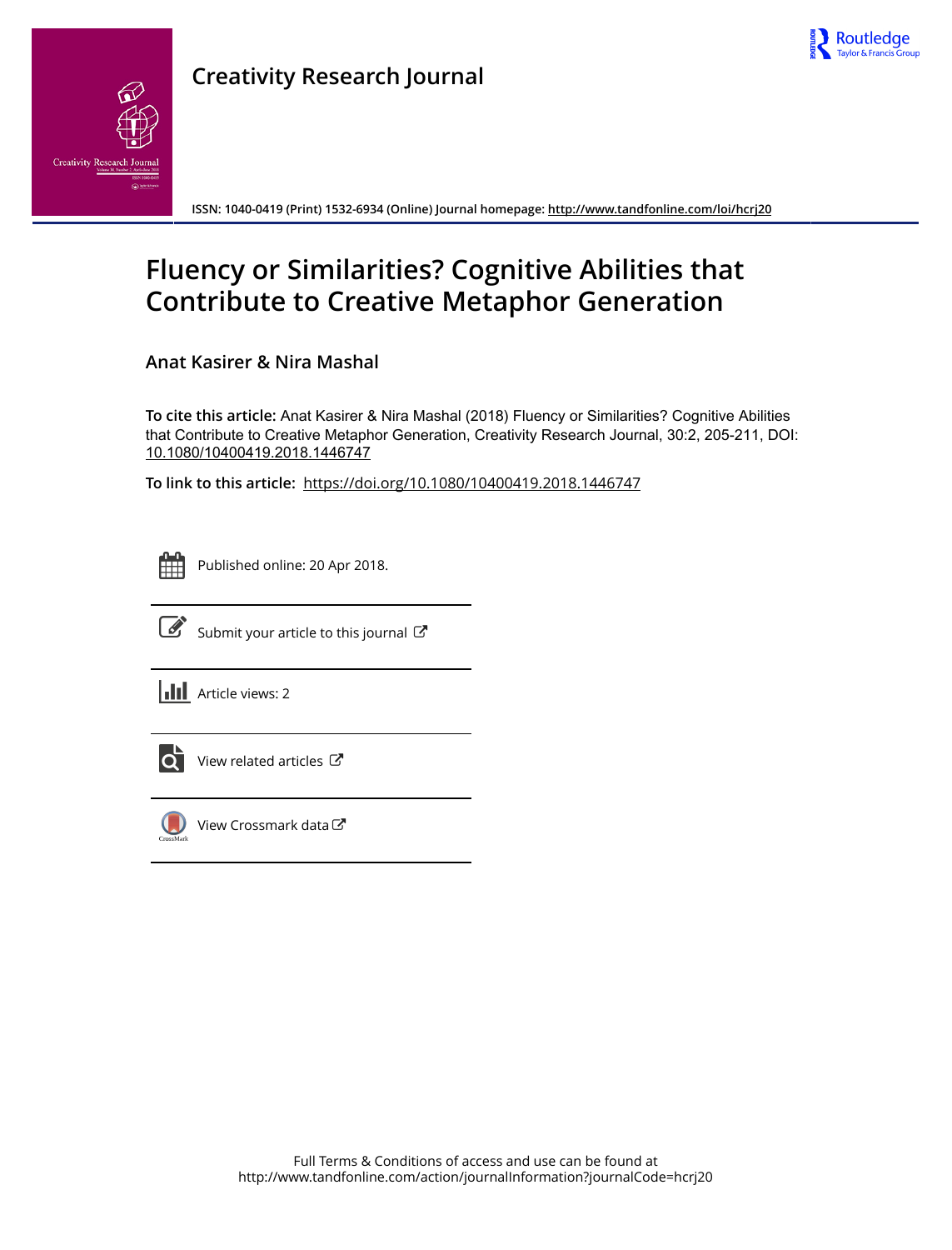

# <span id="page-1-0"></span>Fluency or Similarities? Cognitive Abilities that Contribute to Creative Metaphor Generation

## Anat Kasirer

Bar Ilan University

### Nira Mashal

Bar Ilan University

This study focused on the cognitive abilities that contribute to creative metaphor generation. A concept explanation task was used to test conventional and novel (creative) metaphor generation. Conceptual fluency and similarities were measured using the Tel-Aviv Creativity Test (TACT). The main goal was to investigate how fluency of ideas and similarities contribute to creative metaphor generation. Fifty-four children ( $M = 12.59$ ,  $SD = 2.05$ ) participated in the study. The findings demonstrated that fluency of ideas contributed to the prediction of creative potential, but not conventional metaphor generation, beyond similarities, cognitive abilities, executive functions, verbal abilities, and age. The results thus show that novel metaphor generation is unique and separate estimate of creative potential, which is reciprocally related to conceptual fluency.

Creativity is commonly viewed as the production of something that is novel, different, and innovative, yet at the same time useful, relevant, and appropriate to the task at hand (Runco & Jaeger, [2012\)](#page-7-0). Effectiveness (relevance or appropriateness) and originality (uniqueness or novelty) determine the extent of its creativity (Runco, [2014,](#page-7-0) [2015](#page-7-0)). The spontaneous flow of ideas and images (i.e., fluency) has been considered an important characteristic of a creative mind. It has been argued that metaphors form the kernel of creative thought (Ricoeur, [1981](#page-7-0)). Metaphor processing relies on the ability to link disparate conceptual domains and to find the similarity between two apparently unrelated concepts (Bowdle & Gentner, [2005](#page-6-0)). Despite the numerous studies that tested which cognitive abilities contribute to metaphor generation (Chiappe & Chiappe, [2007;](#page-6-0) Dietrich, [2004;](#page-6-0) Kasirer & Mashal, [2016a](#page-6-0); Landa & Goldberg, [2005](#page-6-0)), how similarities and fluency contribute to creative metaphor generation remained underexplored

This study focuses on the cognitive abilities that contribute to verbal creativity potential as assessed through a novel metaphor generation task. The generation of a novel metaphor reflects the ability to break conventional or obvious patterns of thinking, to adopt creative or higher order rules, and to think conceptually and abstractly (Dietrich, [2004\)](#page-6-0). Metaphors are the most powerful source for linguistic innovation, and hence provide a fruitful context for studying creative thought (Levorato & Cacciari, [2002](#page-7-0)). For instance, mercy and blanket are two apparently unrelated concepts, but mercy blanket can be combined into a novel concept and interpreted as wrapping someone with a sense of compassion.

Metaphor generation evolves in early stages of childhood (Billow, [1981;](#page-6-0) Chukovsky, [1968;](#page-6-0) Fourment, Emmenecker, & Pantz, [1987](#page-6-0); Gentner, [1988](#page-6-0)) and continues to develop further with the development of cognitive and linguistics capacities. A preschool child can cross-classify experience using a piece of string in play, calling it a snake (Winner, McCarthy, Kleinman, & Gardner, [1979](#page-7-0)). Likewise, the school-age child can attribute physical properties to psychological states, such as the utterance, "This boy is fat like a balloon". Gentner [\(1988\)](#page-6-0) and Nall [\(1983\)](#page-7-0) explained the development change in metaphor processing as identifying similarities between objects that occur during development. According to Gentner [\(1988\)](#page-6-0), children under age 7 interpret metaphorical compression in terms of object similarity, whereas older children do so in terms of relational similarity. Levorato and Cacciari [\(1995](#page-7-0)) presented a psycholinguistic model for the

Correspondence should be sent to Nira Mashal, School of Education Bar Ilan University, Ramat Gan 52900, Israel. E-mail: mashaln@mail.biu. ac.il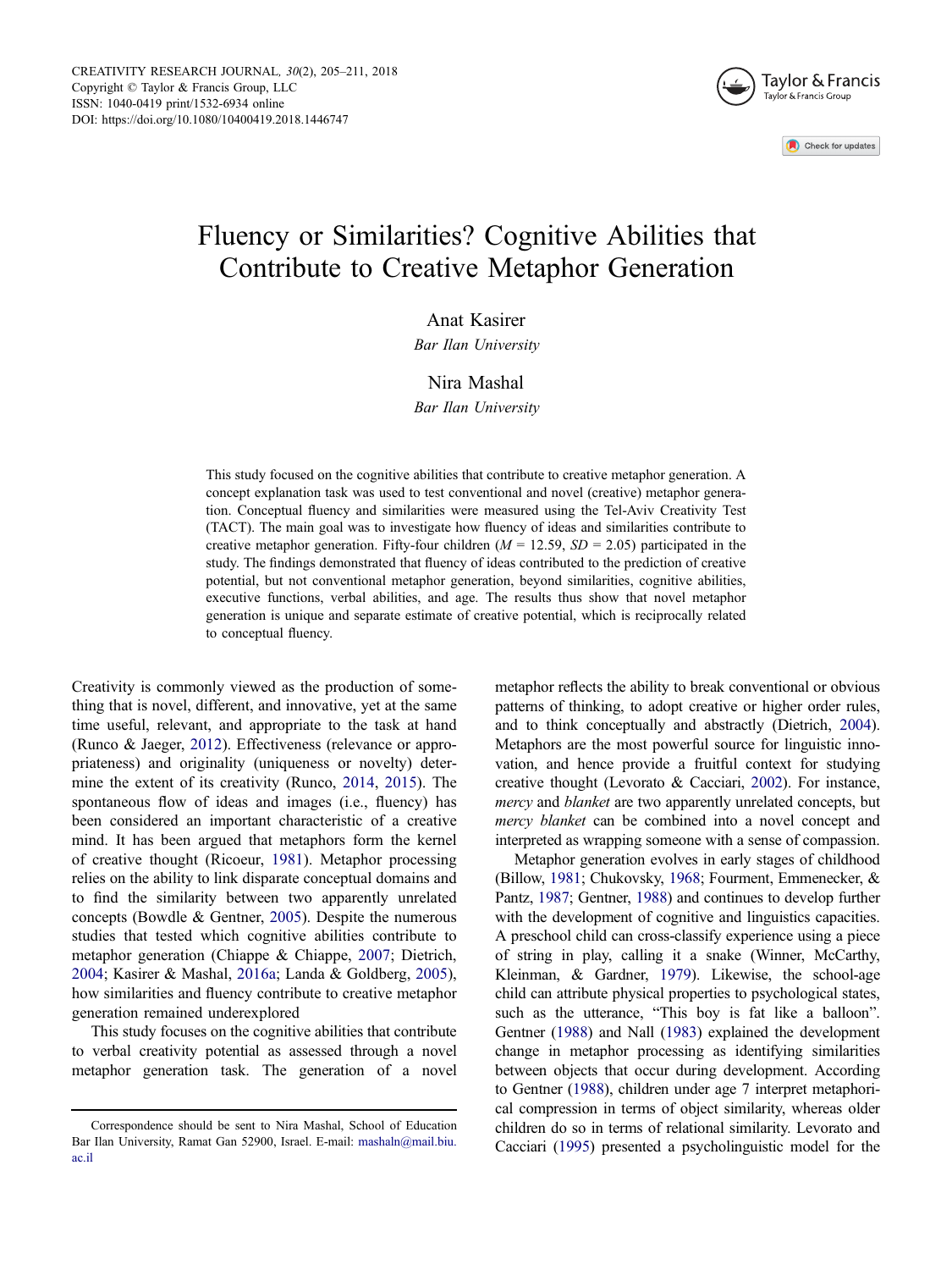<span id="page-2-0"></span>development of figurative language comprehension and generation, called the global elaboration model. According to this model, it is by default that children, until the age of seven, process language literally. Further, children acquires the knowledge that the same communicative intention can be realized through different sentence forms (literally, idiomatically, metaphorically). Metaphor processing capabilities gradually develop until adolescence. Around the age of 15, children can comprehend and generate figurative language at an adult level, with further development even in adulthood.

The generation of novel and original metaphors relies on several cognitive processes that require higher cognitive resources, such as fluid intelligence and executive processes (Beaty & Silvia, [2013](#page-6-0)). Indeed, the property attribution model of metaphor comprehension (Glucksberg, [2001;](#page-6-0) Glucksberg, McGlone, & Manfredi, [1997\)](#page-6-0) argues that creating a metaphor implies an underlying process of categorization (class inclusion) that involves several executive processes. To generate a metaphor that contains a topic and a vehicle, a speaker must first select the property that will be attributed to the topic, and then scan semantic knowledge for suitable vehicle that exemplify the abstract, higher-order attributive category. This process requires maintaining access to the category while inhibiting irrelevant features. Carriedo et al. ([2016\)](#page-6-0) investigated the contribution of relational verbal reasoning (analogical and class-inclusion reasoning) and executive functioning to metaphor comprehension in three age groups (11 years; 15 years and young adults between 21 and 25). Consistent with previous studies (Gentner, [1988;](#page-6-0) Levorato & Cacciari, [1995;](#page-7-0) Van Herwegen, Dimitriou, & Rundblad, [2013](#page-7-0); Winner, Rosenstiel, & Gardner, [1976\)](#page-7-0) the findings showed gradual development of metaphor comprehension until adulthood. Furthermore, although at the age 11 children relied on analogical reasoning to comprehend metaphors, 15-year-old adolescents used two different alternative strategies to resolve metaphors: Either they interpreted metaphors using cognitive inhibition or they did so using analogical and class-inclusion reasoning. The contribution of executive functions, as well as verbal and nonverbal skills, to metaphor generation among children with and without autistic spectrum disorder (ASD) aged 9–16 was also demonstrated by Kasirer and Mashal ([2016a\)](#page-6-0). The findings showed that children were able to generate spontaneously novel and conventional metaphors (18.97%; 24.1%, respectively). Furthermore, phonemic fluency contributed to the prediction of novel metaphor generation in children with and without ASD. Nevertheless, only age predicted novel metaphor generation in typically developing (TD) children. Interestingly, group (TD vs. ASD) but not verbal or executive skills predicted the level of conventional metaphor generation with TD participants scored higher than did participants with ASD.

### DIVERGENT THINKING

Divergent thinking is a necessary variable of creativity (Milgram & Livne, [2006](#page-7-0); Runco, [2010\)](#page-7-0). According to Guilford [\(1968\)](#page-6-0), divergent thinking is the ability to generate a wide variety of ideas and associations to a given problem. Such ability consists of fluency (number of responses), flexibility (different categories of ideas), originality (uniqueness of ideas), and elaboration (diverse of ideas). Divergent thinking is assessed by open-ended tests that establish the fluency ability to generate multi solutions as possible (Guilford, [1956\)](#page-6-0). A well-known test is the Torrance Tests of Creative Thinking (TTCT; Rosenthal, DeMers, Stilwell, Graybeal, & Zins, [1983;](#page-7-0) Torrance, [1974](#page-7-0)). This test measures fluency of ideas, flexibility, originality, and elaboration. The TTCT includes both verbal and figural open-ended subtests that require a spontaneous generation of many responses as possible for a given item. A shortened version of the TTCT, Tel-Aviv Creativity Test (TACT; Milgram, Milgram, & Landau, [1974\)](#page-7-0) was used in this study.

Given the importance of fluency of ideas to creative thinking, it remains unknown whether fluency of ideas contributes to creative metaphor generation beyond similarities (Carriedo et al., [2016](#page-6-0)), executive abilities (Bowdle & Gentner, [2005;](#page-6-0) Damasio, [2001;](#page-6-0) Dietrich, [2004;](#page-6-0) Kaufman & Baer, [2004](#page-6-0), [2005](#page-6-0); Landa & Goldberg, [2005;](#page-6-0) Mashal, [2013](#page-7-0)), verbal abilities (Hocevar, [1980\)](#page-6-0), and nonverbal intelligence (Beaty & Silvia, [2013;](#page-6-0) Nusbaum & Silvia, [2011;](#page-7-0) Silvia & Beaty, [2012\)](#page-7-0). Two generation tasks were used in this study: conventional metaphor generation and creative (novel) metaphor generation task. The aims of this study are threefold: first, to examine whether the two types of creativity potential tests (metaphor generation and TACT) are intercorrelated; second, to investigate how fluency of ideas and similarities contribute to creative metaphor generation; and third, to investigate whether different cognitive abilities (fluency, similarities, verbal and non-verbal skills) contribute to conventional and novel metaphor generation. One hypothesis was that because both tasks (metaphor generation and TACT) rely on similar activities (fluency, flexibility, originality, and elaboration), novel metaphor generation and TACT will be intercorrelated. A second hypothesis was that both fluency and similarities will contribute to creative metaphor generation. In addition, because metaphor generation develop throughout childhood, another hypothesis was that age will contribute to the development of metaphor generation. Furthermore, because novel metaphor generation relies on different cognitive capabilities than conventional metaphor generation (Beaty & Silvia, [2013;](#page-6-0) Kasirer & Mashal, [2016a\)](#page-6-0), a final hypothesis was that different skills would predict each metaphoric task.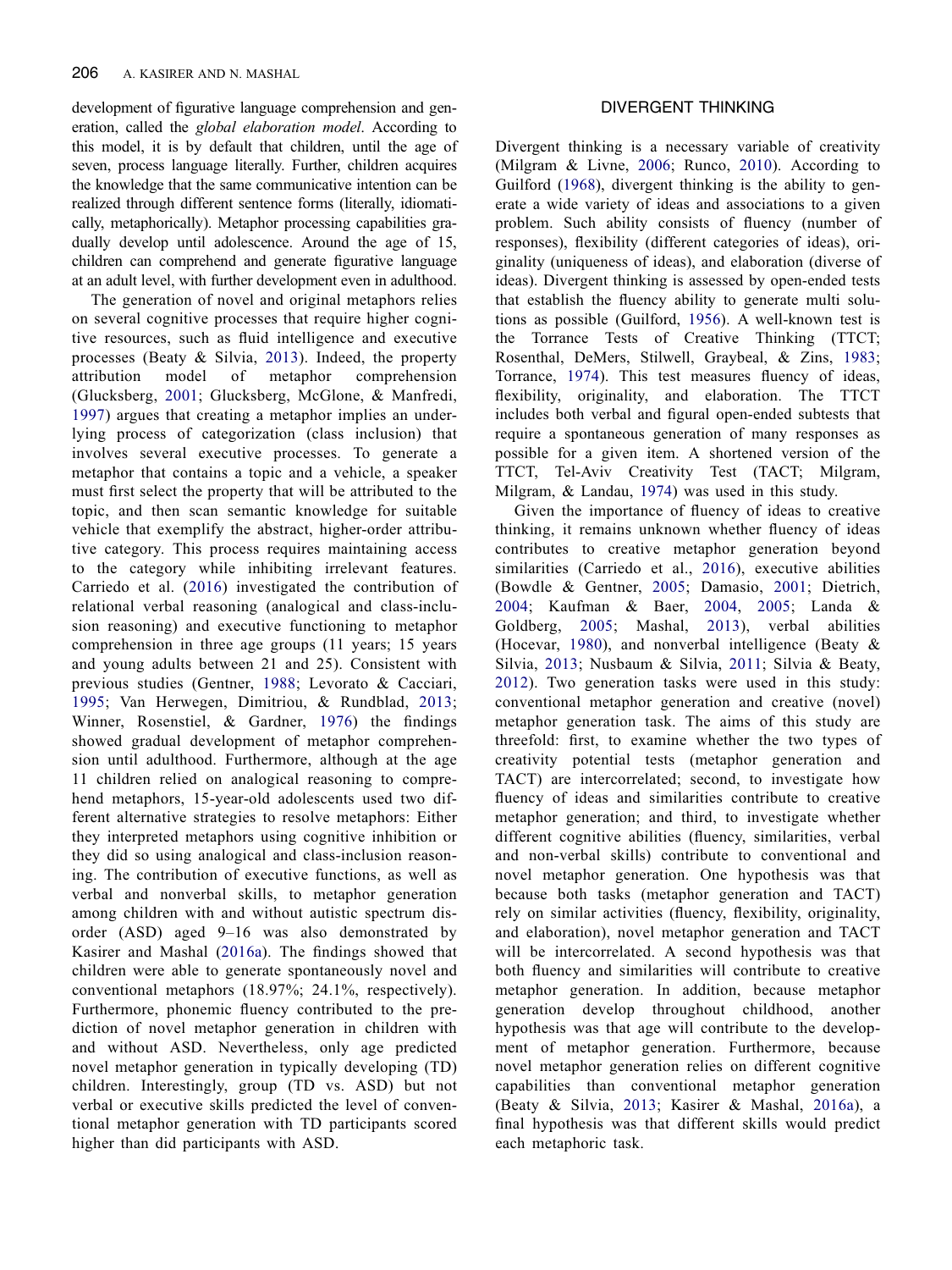### METHOD

#### <span id="page-3-0"></span>**Participants**

The participants of this study included 54 Hebrew-speaking participants (31 boys and 23 girls). The age of participants ranged from 10 to 16 years ( $M = 12.59$ ,  $SD = 2.05$ ). All participants were recruited from elementary schools and junior high schools. To be included in the study, all participants had to score within the age-appropriate range on the screening tests described in the following. A participant who scored outside this range did not continue with the experimental tasks. All parents received an introductory letter about the experiment and signed an informed consent prior to the beginning of the study. The study was approved by the Israeli Ministry of Education. Participant recruitment was conducted in accordance with institutional research guidelines

#### **Materials**

# Screening tests

The following screening tests were used. The Test of Nonverbal Intelligence (TONI-3; Brown, Sherbenou, & Johnsen, [1997\)](#page-6-0) consists of 45 black-and-white items arranged according to degree of difficulty. This test assesses the subject's ability to solve abstract/figural problems without depending on the verbal skills of the subject. A Hebrew picture-naming test (Kavé, [2005a\)](#page-6-0) consists of 48 black-and-white line drawings; the participant was instructed to say, in one word, the name of the item in the picture. The final test was the vocabulary subtest from the Wechsler Intelligence Scale for Children (WISC-IV<sup>HEB</sup>; Wechsler, [2003\)](#page-7-0). One participant who scored outside the normal range on any of these three tests (e.g., scored two standard deviations below age-appropriate scores, or under 7 on the vocabulary test) was excluded.

#### **Executive functions tests** Executive functions tests

Language-based executive function tests were assessed by the Ambiguous Word Meaning Generation Test (AMGT; Mashal & Kasirer, [2011\)](#page-7-0) and two verbal fluency tests (Kavé, [2005b\)](#page-6-0).

# AMGT

This test is based on mental flexibility. It tested the ability to activate different meanings of ambiguous words and then shift between them. Participants were presented with a list of 20 short, unbiased sentences that ended with ambiguous words (e.g., Look at this bank). They were instructed to say aloud all meanings of the final word. The score was the number of correct answers provided for all ambiguous words.

### Phonemic fluency

The fluency tests investigated flexible search strategies (Kavé, Kigel, & Kochva, [2008\)](#page-6-0) and executive control (Hurks et al., [2006\)](#page-6-0). Following Kavé ([2005b\)](#page-6-0), phonemic fluency was assessed by obtaining the number of words generated in 1 min for the letters bet (b), gimel (g), and shin (sh). A sum of the words produced on all three letters was used as the score.

#### Semantic fluency

Following Kavé [\(2005b](#page-6-0)), semantic fluency was assessed by obtaining the number of words generated in 1 min. for each of the following three semantic categories: animals, fruits and vegetables, and vehicles. A sum of the words produced on all three categories was used as a score.

#### Creativity Potential

#### Metaphor generation: Concept explanation

First, 16 concepts from Levorato and Cacciari's [\(2002](#page-7-0)) stimuli were selected and then they were tested whether they were appropriate for Hebrew speakers. Twenty Hebrew speaking adults (age range 18–25) were presented with these concepts and were asked to generate new expressions. Half of the concepts were presented in the form of a metaphor (e.g., love is \_\_\_\_) and the other half were presented in the form of a simile (e.g., *feeling worthless is like* \_\_\_\_). Three constructions of each kind did not produce figurative responses, and thus the final questionnaire included five metaphors and five similes. Participants of this study were asked to come up with a new way of expressing the meaning of the concept. Instructions emphasized originality so as to encourage participants to create a new expression, rather than to simply paraphrase the one presented in the questionnaire. Thus, participants were asked "to create and write down a new expression, which is more comprehensible within your peer group than outside it."

The same five adult judges (who rated the previous questionnaire) independently coded the data, determining whether each expression was literal or figurative (when there was disagreement, judges discussed and decided on the scores together). The judges were told that a novel metaphor is an unfamiliar, unique, and creative metaphoric (nonliteral) expression (e.g., feeling worthless is like a mirror smashed to pieces); a conventional metaphor is a familiar expression or an idiom (e.g., feeling embarrassed is like having a red face); and a literal response is a simple description with no figurative meaning (e.g., *feeling suc*cessful is like a victory). They were then asked to give novel metaphors 3 points, conventional metaphors 2 points, literal responses 1 point, and no points to unrelated or inappropriate responses. The general inter-rater reliability was high  $r = .93$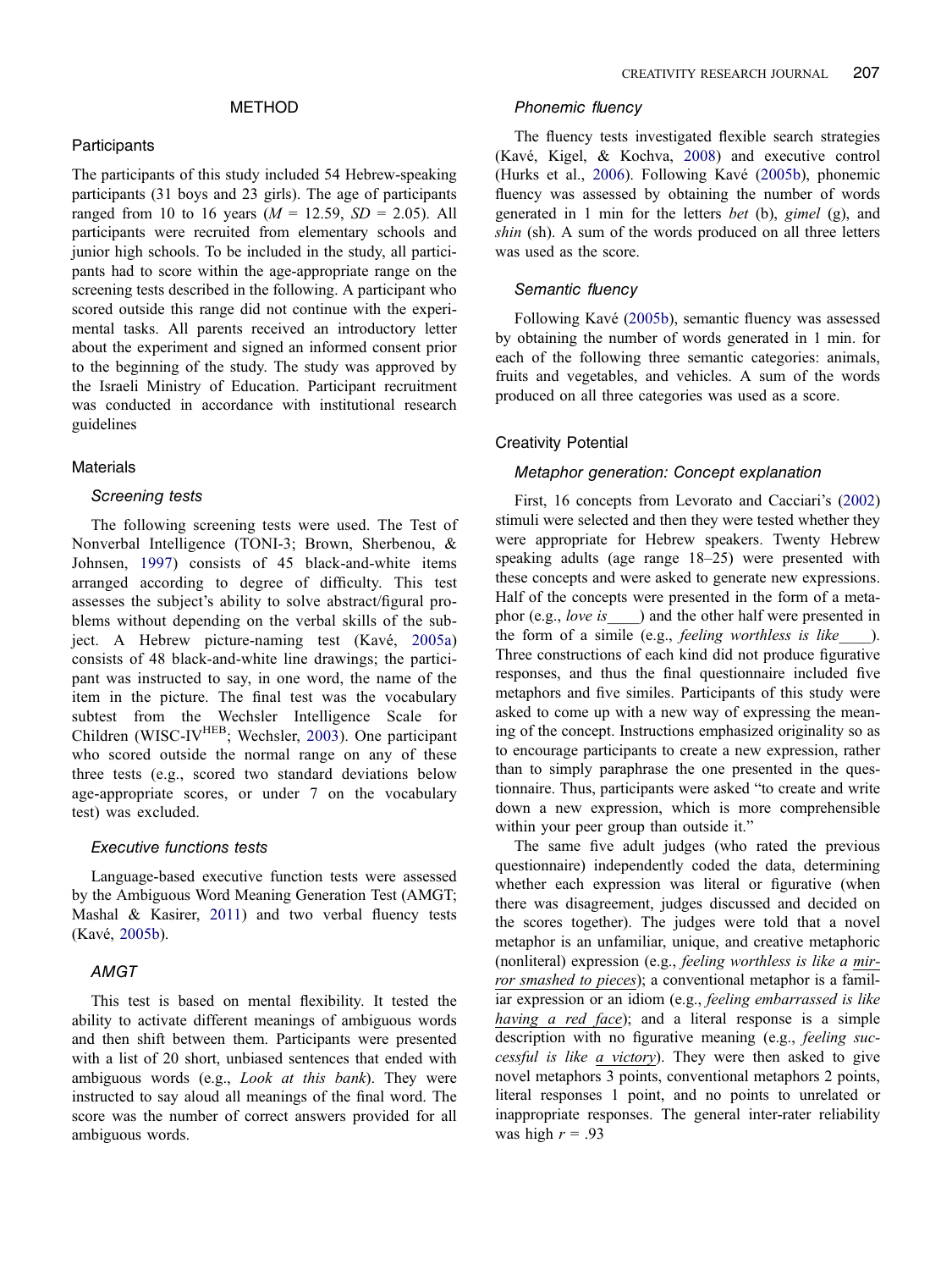# <span id="page-4-0"></span>Conventional metaphor generation scores

Responses that received 2 points (conventional metaphors) from the concepts presented in both the form of a metaphor and a simile were summed up. The maximum score was 20 (10 for metaphors and 10 for similes). Each final score was converted to percentages.

# Novel metaphor generation (creativity) scores

Creative ability was measured by the number of responses that received 3 points on the concept explanation test for each of the 10 items (concepts presented in both the metaphoric and the simile form). The maximum score was 30 and each final score was converted to percentages.

# TACT

The shortened version of Milgram et al. [\(1974\)](#page-7-0) measure was used. The original scale (Wallach & Kogan, [1965\)](#page-7-0) measures creative thinking and is highly reliable. This 16-item instrument is the most standard creativity test in Israel. Participants were asked to give as many responses as they can to each item for two verbal tasks (A, B) and two figural tasks (C, D). Two measures are examined for each item: (a) conceptual fluency, defined as the number of responses given for each item, and (b) originality, defined as responses given by 5% or less of the participants. The instrument consists of four subtests. In subtest A (uses) participants are expected to produce as many uses as they can for four objects (a newspaper, a car's tire, a shoe, and a chair). Cronbach's alpha of this subtest in thise present study was .79. In subtest B (similarities) participants are asked to point out as many similarities as they can between two objects of each of the following pairs: a potato and a carrot, a train and a tractor, a grocery store and a restaurant, and a radio and a telephone. Cronbach's alpha of this subtest in this study was .85. In subtest C (paintings) four paintings are presented. Participants are asked to point out all the things that the painting can represent, drawing their attention to the fact that they can turn the painting any way they want. Cronbach's alpha of this subtest in this study was .79. In subtest D (lines) four lines are presented; participants were asked to point out as many meanings of each line. Cronbach's alpha of this subtest in this study was .83. Cronbach's alpha of the entire measure in this study was .90.

#### Procedure

Participants were tested individually in schools or in their homes. Screening tests and executive functions tasks were administered on a separate initial session. On a second session, half of the participants were tested on the TACT task first and then the metaphor generation task. The rest of the participants were tested in the reverse order.

### **RESULTS**

Means (and SD) and the range for each test including the percent of metaphor generation are presented in Table 1.

Before examining which skill predicted the generation of novel and conventional metaphors, Pearson correlations were conducted between the performance on the metaphor generation tests and the TACT scores. Positive correlations were found between the performance on the novel metaphor generation test and TACT scores in A (uses) to C (paintings) parts  $(r(52) = .42, p < .01$  for TACT–A;  $r(52) = .28, p < .05$ for TACT–B, similarities; and  $r(52) = .28$ ,  $p < .05$  for TACT–C). No significant correlation was found between the performance on the novel metaphor generation test and the TACT–D (lines) scores  $r(52) = .15$ ,  $p = .29$ . No significant correlations were found between the performance on the conventional metaphor generation test and TACT scores  $(r(52) = .10, p = .49$  for TACT–A,  $r(52) = .18$ ,  $p = .20$  for TACT–B (similarities),  $r(52) = .15$ ,  $p = .29$  for TACT–C, and  $r(52) = .07$ ,  $p = .64$  for TACT–D).

#### The Prediction of Novel Metaphor Generation

To examine which variable best predicted the generation of novel metaphors, a hierarchical and stepwise regression analysis was conducted. Predictors included the background characteristics (age and gender), scores on the nonverbal and verbal intelligence (TONI-3, naming test, and vocabulary subtest of the WISC), scores on tests of executive functions (AMGT, two verbal fluency tasks), the performance on the generation of conventional metaphors, as well as scores on the four TACT parts. First, the two background characteristics were entered to the regression, and then scores on the three nonverbal and verbal intelligence tests, the three executive functions measures, the performances on the conventional metaphor generation test and the scores on the four TACT parts in a stepwise manner.

TABLE 1 Mean (and SD) scores and range for each test  $(N = 54)$ 

| <b>Tests</b>                          | <b>Subtests</b>    | M     | SD    | Range               |  |
|---------------------------------------|--------------------|-------|-------|---------------------|--|
| Non-verbal and verbal<br>intelligence | TONI-3             | 32.09 | 6.80  | $20 - 44$           |  |
|                                       | Naming             | 43.98 | 2.90  | 34 – 48             |  |
|                                       | Vocabulary         | 42.94 | 7.04  | $30 - 56$           |  |
| Executive function                    | AMGT               | 14.41 | 6.30  | $0 - 20$            |  |
|                                       | Phonemic fluency   | 29.22 | 9.28  | $15 - 60$           |  |
|                                       | Semantic fluency   | 41.35 | 10.11 | $21 - 64$           |  |
| Metaphor generation                   | Conventional       | 22.59 | 20.39 | $0 - 80$            |  |
|                                       | Novel              | 15.00 | 15.99 | $0 - 60$            |  |
| <b>TACT</b>                           | Part A(Uses)       | 17.69 |       | $6.48$ 7-41         |  |
|                                       | Part B             | 14.31 |       | $4.92 \quad 5 - 31$ |  |
|                                       | (Similarities)     |       |       |                     |  |
|                                       | Part C (Paintings) | 15.69 |       | $5.62 \quad 5 - 27$ |  |
|                                       | Part D (Lines)     | 12.81 | 5.14  | $5 - 28$            |  |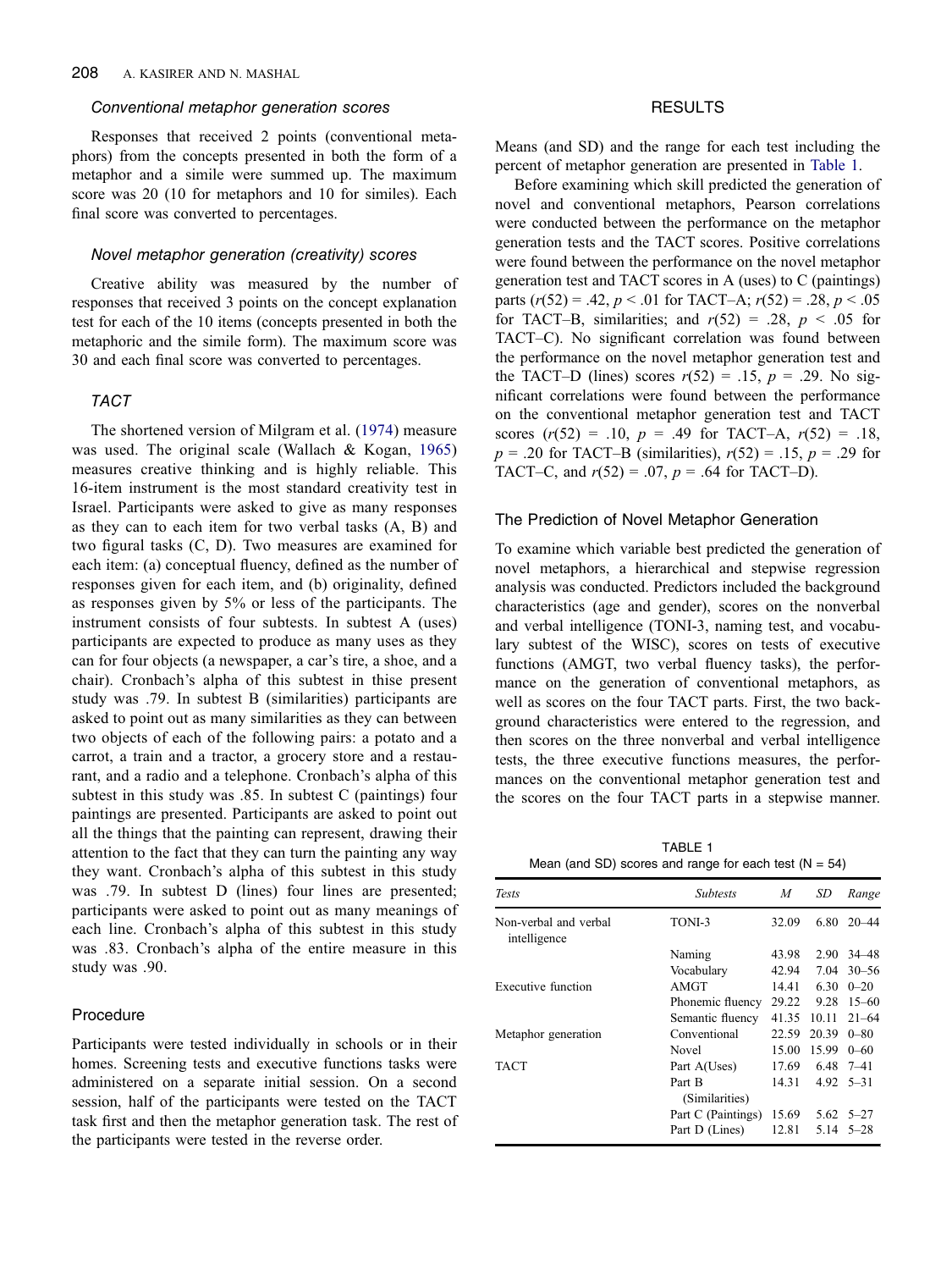<span id="page-5-0"></span>TABLE 2 Regression analysis predicting novel metaphor generation by age, gender, verbal ability, executive functions, conventional metaphor generation and the TACT scores

| Dependent variables       | <b>Steps</b> | Independent variables | B       | SE.B |        |          |     |         | $\Delta R^2$ |
|---------------------------|--------------|-----------------------|---------|------|--------|----------|-----|---------|--------------|
| Novel metaphor generation |              | Age                   | .28     | 1.11 | .04    | .26      | .80 |         |              |
|                           |              | Gender                | $-6.70$ | 4.51 | $-.21$ | $-1.49$  | .14 | .042    | .042         |
|                           |              | Age                   | .11     | 1.02 | .01    | .10      | .92 |         |              |
|                           |              | Gender                | $-4.11$ | 4.26 | $-.13$ | $-.96$   | .34 |         |              |
|                           |              | TACT - A              | $-.98$  | .32  | .40    | $3.06**$ | .01 | $.193*$ | $.151**$     |

 $**p* < .05, ***p* < .01$ 

Results of this regression analysis are presented in Table 2. The order of the variables presents the order of significance.

As can be seen in the Table 2, performance on TACT–A explained a significant share of the variance and contributed 15.1% to the explained variance, beyond the background characteristics,  $F(3, 50) = 3.98$ ,  $p < .05$ . The positive beta coefficient, indicating that as the TACT–A scores increases, the performance on novel metaphor generation tests increases.

#### Prediction of Conventional Metaphor Generation

To examine which variable best predicted the generation of conventional metaphors, a hierarchical and stepwise regression analysis was conducted. Predictors included the background characteristics (age and gender), scores on the nonverbal and verbal intelligence (TONI-3, naming test, and vocabulary subtest of the WISC), scores on tests of executive functions (AMGT, two verbal fluency tasks), the performance on the generation of novel metaphors, as well as scores on the four TACT parts. First, the two background characteristics were entered to the regression, and then the scores on the three nonverbal and verbal intelligence tests, the three executive functions measures, the performances on the novel metaphor generation test and the scores on the four TACT parts in a stepwise manner. Results of this regression analysis are presented in Table 3. The order of the variables presents the order of significance.

As can be seen in the Table 3, none of the variables contributed significantly to the conventional metaphor generation variance. However, age marginally contributed to conventional metaphor generation. Thus, as the age increases, the performance on conventional metaphor generation test tend to increase as indicated by the positive beta coefficient.

### **DISCUSSION**

This study examined creativity potential in children using two different tasks, TACT and two metaphor generation tasks (novel and conventional metaphor generation). The results show that performance on the novel metaphor generation task correlates with the two verbal subtests, TACT– A (uses) and TACT– B (similarities), and the figural subtest TACT–C (paintings). No correlations were found between the performance on the conventional metaphor generation test and the TACT scores. Furthermore, fluency of ideas (as assessed by TACT–A, uses), contributed to the prediction of novel metaphor generation beyond similarities, cognitive abilities, EF, verbal abilities and age.

Novel metaphor generation motivates the subject to break conventional patterns of thinking (e.g. "Feel successful is like the sky opening up"). Only the uses task (TACT-A) contributed to novel metaphor generation. Indeed, both tasks are based on diverting thinking (Guilford, [1956\)](#page-6-0), which encourages creating relevant associations, original ideas, and various options to the same question. However, while in the uses task (TACT–A) the participant is expected to produce as many uses as he can for given objects; in the generation task the participant expected to produce one creative expression. This metaphor generation process probably involves uploading many ideas to select the most original idea and inhibit the conventional ones.

Recent studies (Kasirer & Mashal, [2016a](#page-6-0), [2016b](#page-6-0)) highlight the contribution of fluency, and specifically phonemic fluency, to the generation of creative metaphors. Kasirer and

| ARI F |  |  |
|-------|--|--|
|-------|--|--|

Regression analysis predicting conventional metaphor generation by age, gender, verbal ability, executive functions, novel metaphor generation and the TACT scores

| Dependent variables              | <b>Steps</b> | Independent variables |              | SE.B         |          |            |            | $\overline{\mathbf{r}}$ | $\Delta R^2$ |
|----------------------------------|--------------|-----------------------|--------------|--------------|----------|------------|------------|-------------------------|--------------|
| Conventional metaphor generation |              | Age<br>Gender         | 2.61<br>4.40 | 1.36<br>5.59 | .26<br>. | 1.92<br>79 | .06<br>.43 | .094                    | .094         |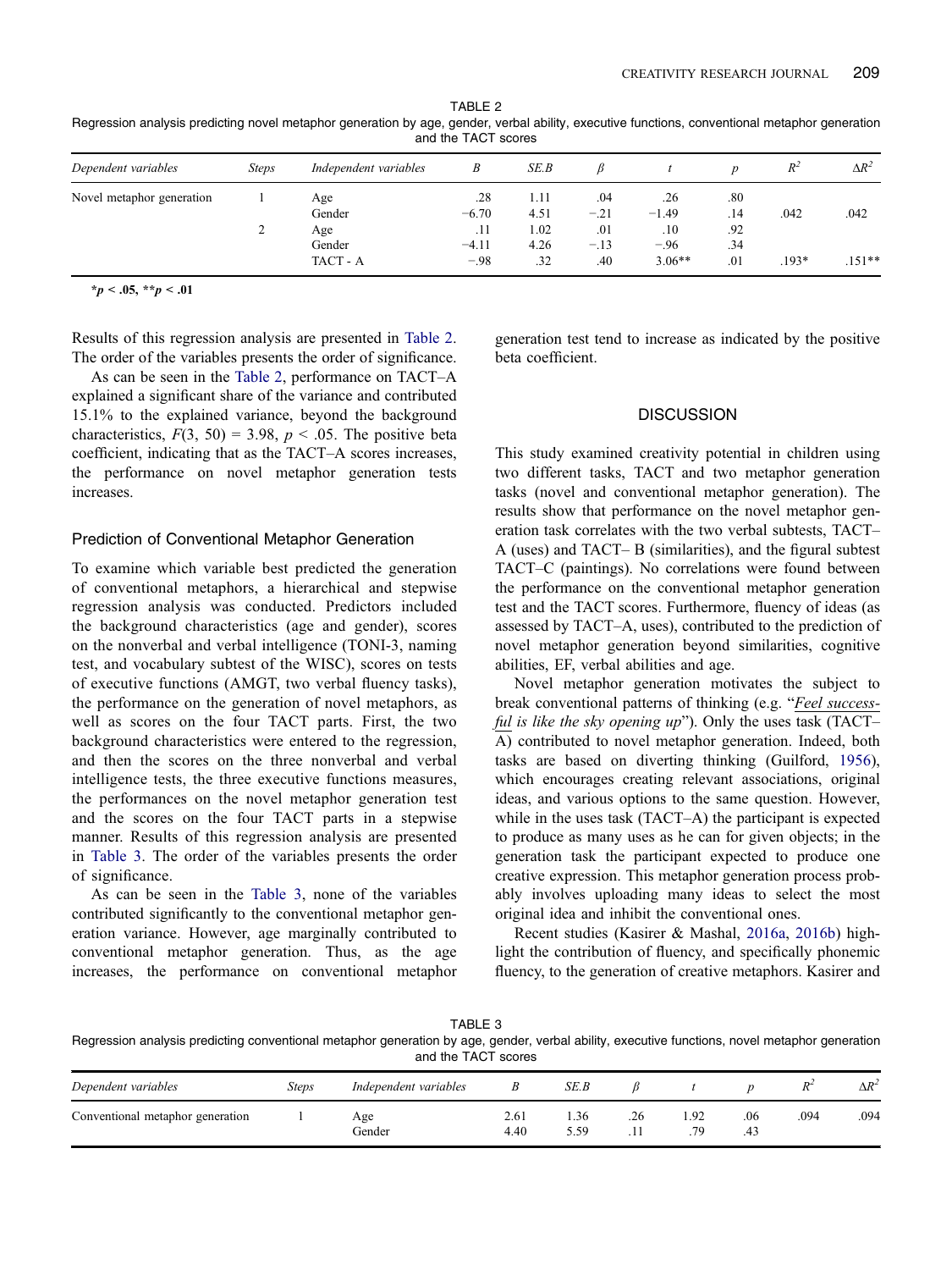<span id="page-6-0"></span>Mashal (2016a) found that only age contributed to novel metaphor generation among typically developing children aged 9–16. However, in that study fluency (as assessed with TACT) was not used. This study revealed that fluency of ideas (as assessed by the uses task, TACT–A) contributed to novel metaphor generation beyond age, vocabulary and cognitive performance. The ability to come up with various uses to a given object (e.g. a newspaper, a car's tire) requires, first, an extensive vocabulary and a retrieval capability. Second, it requires flexible capabilities that enable one to think otherwise, to activate different associations, and to then shift between them (i.e., a car's tire can also be a chair). Third, to produce novel and original uses of object and evaluate the resulting ideas. As follows, all those abilities are required to metaphor-generation processing (Beaty & Silvia, 2013; Silvia & Beaty, [2012](#page-7-0)). The findings show that fluency of ideas seems to be the most influencing ability on verbal creativity. Thus, although similarity is essential variable to metaphor processing (Bowdle & Gentner, 2005; Gentner, 1983), our findings pinpoint the important contribution of fluency of ideas to novel metaphor generation.

These results also show that conventional metaphor generation did not predict novel metaphor generation. This finding may suggest that novel metaphor generation is a distinct verbal ability, which is independent of previously stored figurative phrases. Finally, none of the other cognitive variables (the TACT scores, the vocabulary or the executive functions) contributed to the conventional metaphor generating test. Unlike novel metaphor generation, the ability to generate conventional metaphors does not rely on fluency of ideas.

This study has some limitations. First, the sample of participants was relatively small. Future studies need to expand the sample and include adults. Another potential limitation is the fact that the measures of executive functions were rather limited. The executive functions of this study were language-based. However, studies have highlighted the contribution of working memory to metaphor generation and other creativity tasks (e.g., Chiappe & Chiappe, 2007; Kaufman & Baer, 2005). Future studies need to include additional measures, such as working memory and attention.

#### **REFERENCES**

- Beaty, R. E., & Silvia, P. J. ([2013\)](#page-2-0). Metaphorically speaking: Cognitive abilities and the production of figurative language. Memory and Cognition, 41, 255–267. doi[:10.3758/s13421-012-0258-5](http://dx.doi.org/10.3758/s13421-012-0258-5)
- Billow, R. M. ([1981\)](#page-1-0). Observing spontaneous metaphor in children. Journal of Experimental Child Psychology, 31, 430–445. doi:[10.1016/0022-0965](http://dx.doi.org/10.1016/0022-0965(81)90028-X) [\(81\)90028-X](http://dx.doi.org/10.1016/0022-0965(81)90028-X)
- Bowdle, B. F., & Gentner, D. [\(2005](#page-1-0)). The career of metaphor. Psychological Review, 112, 193–216. doi[:10.1037/0033-295X.112.1.193](http://dx.doi.org/10.1037/0033-295X.112.1.193)
- Brown, L., Sherbenou, R. J., & Johnsen, S. K. ([1997\)](#page-3-0). Test of Nonverbal Intelligence: TONI-3 (3rd ed.). Austin, TX: Pro-Ed.
- Carriedo, N., Corral, A., Montoro, P. R., Herrero, L., Ballestrino, P., & Sebastián, I. [\(2016](#page-2-0)). The development of metaphor comprehension and its relationship with relational verbal reasoning and executive function. PLoS One, 11(3). doi:[10.1371/journal.pone.0150289](http://dx.doi.org/10.1371/journal.pone.0150289)
- Chiappe, D. L., & Chiappe, P. ([2007\)](#page-1-0). The role of working memory in metaphor production and comprehension. Journal of Memory and Language, 56, 172–188. doi:[10.1016/j.jml.2006.11.006](http://dx.doi.org/10.1016/j.jml.2006.11.006)
- Chukovsky, K. [\(1968](#page-1-0)). From two to five (Rev. ed.). Berkeley, CA: University of California Press.
- Cicone, M., Gardner, H., & Winner, E. (1981). Understanding the psychology in psychological metaphors. Journal of Child Language, 8, 213–216. doi[:10.1017/S0305000900003123](http://dx.doi.org/10.1017/S0305000900003123)
- Damasio, A. R. [\(2001](#page-2-0)). Some notes on brain, imagination and creativity. In K. H. Pfenninger, & V. R. Shubik (Eds.), The origins of creativity (pp. 59–68). Oxford, UK: Oxford University Press.
- Dietrich, A. ([2004\)](#page-1-0). The cognitive neuroscience of creativity. Psychonomic Bulletin and Review, 11, 1011–1026. doi[:10.3758/BF03196731](http://dx.doi.org/10.3758/BF03196731)
- Fourment, M.-C., Emmenecker, N., & Pantz, V. ([1987\)](#page-1-0). Etude de la production de etaphores chez des enfants de 3 a 7 ans [A study of metaphors production on 3–7 years old children]. L'Annee Psychologique, 87, 535– 551. doi:[10.3406/psy.1987.29233](http://dx.doi.org/10.3406/psy.1987.29233)
- Gentner, D. (1983). Structure-mapping: A theoretical framework for analogy. Cognitive Science, 7, 155–170. doi[:10.1207/s15516709cog0702\\_3](http://dx.doi.org/10.1207/s15516709cog0702%5F3)
- Gentner, D. [\(1988\)](#page-1-0). Metaphor as structure mapping: The relational shift. Child Development, 59, 47–59. doi:[10.2307/1130388](http://dx.doi.org/10.2307/1130388)
- Glucksberg, S. [\(2001](#page-2-0)). Understanding figurative language: From metaphors to idioms. Oxford, UK: Oxford University Press.
- Glucksberg, S., McGlone, M. S., & Manfredi, D. [\(1997](#page-2-0)). Property attribution in metaphor comprehension. Journal of Memory and Language, 36, 50–67. doi:[10.1006/jmla.1996.2479](http://dx.doi.org/10.1006/jmla.1996.2479)
- Guilford, J. P. [\(1956](#page-2-0)). Structure of intellect. Psychological Bulletin, 53, 267–293. doi:[10.1037/h0040755](http://dx.doi.org/10.1037/h0040755)
- Guilford, J. P. ([1968\)](#page-2-0). Intelligence, creativity, and their educational implications. San Diego, CA: Knapp.
- Hocevar, D. [\(1980](#page-2-0)). Intelligence, divergent thinking and creativity. Intelligence, 4, 25–40. doi:[10.1016/0160-2896\(80\)90004-5](http://dx.doi.org/10.1016/0160-2896(80)90004-5)
- Hurks, P. P. M., Vles, J. S. H., Hendriksen, J. G. M., Kalff, A. C., Feron, F. J. M., Kroes, M., ... Jolles, J [\(2006](#page-3-0)). Semantic category fluency versus initial letter fluency over 60 seconds as a measure of automatic and controlled processing in healthy school-aged children. Journal of Clinical and Experimental Neuropsychology, 28, 684–695. doi[:10.1080/](http://dx.doi.org/10.1080/13803390590954191) [13803390590954191](http://dx.doi.org/10.1080/13803390590954191)
- Kasirer, A., & Mashal, N. ([2016a](#page-1-0)). Comprehension and generation of metaphors by children with autism spectrum disorder. Research in Autism Spectrum Disorders, 32, 53–63. doi[:10.1016/j.rasd.2016.08.003](http://dx.doi.org/10.1016/j.rasd.2016.08.003)
- Kasirer, A., & Mashal, N. [\(2016b](#page-5-0)). Comprehension and generation of metaphoric language in children, adolescents, and adults with Dyslexia. Dyslexia. Advance online publication. doi[:10.1002/dys.1550](http://dx.doi.org/10.1002/dys.1550)
- Kaufman, J. C., & Baer, J. ([2004\)](#page-2-0). Sure, I'm creative—But not in mathematics! Self-reported creativity in diverse domains. Empirical Studies of the Arts, 22, 143–155. doi[:10.2190/26HQ-VHE8-GTLN-BJJM](http://dx.doi.org/10.2190/26HQ-VHE8-GTLN-BJJM)
- Kaufman, J. C., & Baer, J. ([2005\)](#page-2-0). The amusement park theory of creativity. In J. C. Kaufman, & J. Baer (Eds.), Creativity across domains: Faces of the muse (pp. 321–329). Mahwah, NJ: Erlbaum.
- Kavé, G. [\(2005a\)](#page-3-0). Standardization and norms for a Hebrew naming test. Brain and Language, 92, 204–211. doi[:10.1016/j.bandl.2004.06.004](http://dx.doi.org/10.1016/j.bandl.2004.06.004)
- Kavé, G. ([2005b](#page-3-0)). Phonemic fluency, semantic fluency, and difference scores: Normative data for adult Hebrew speakers. Journal of Clinical and Experimental Neuropsychology, 27, 690–699. doi[:10.1080/](http://dx.doi.org/10.1080/13803390490918499) [13803390490918499](http://dx.doi.org/10.1080/13803390490918499)
- Kavé, G., Kigel, S., & Kochva, R. ([2008](#page-3-0)). Switching and clustering in verbal fluency tasks throughout childhood. Journal of Clinical and Experimental Neuropsychology, 30, 349–359. doi[:10.1080/13803390701416197](http://dx.doi.org/10.1080/13803390701416197)
- Landa, R. J., & Goldberg, M. C. [\(2005](#page-1-0)). Language, social, and executive functions in high functioning autism: A continuum of performance.